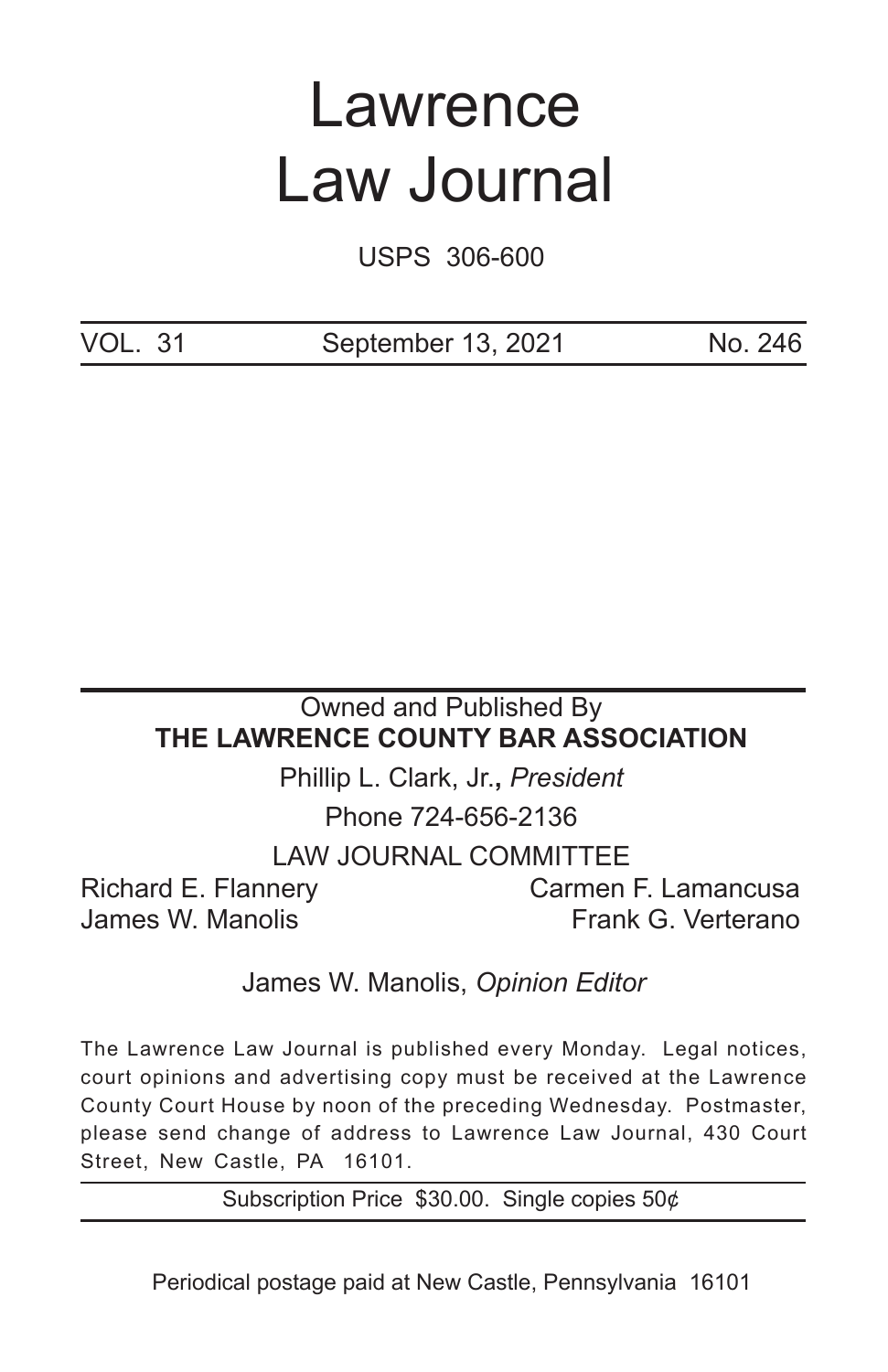# **Lawrence Law Journal**

#### **COUNTY OF LAWRENCE, PENNSYLVANIA CIVIL TRIAL LIST - GENERAL**

|                                                                                                                                           | UIVIL INIAL LIJI - UENENAL |                               |  |
|-------------------------------------------------------------------------------------------------------------------------------------------|----------------------------|-------------------------------|--|
| City Trailer Mfg Inc. v. Marinelli Realty Inc. et al                                                                                      |                            |                               |  |
|                                                                                                                                           | 10439 of 13 CA             | Lamancusa, A. Papa            |  |
| Judy Trott & Cathy Weller et al v. Saber Healthcare Group et al                                                                           |                            |                               |  |
|                                                                                                                                           | 10640 of 13 CA             | Collis, Bass                  |  |
| Amy Burkes et al. v. Saber Healthcare Group et al                                                                                         |                            |                               |  |
|                                                                                                                                           | 30012 of 14 CA             | Collis, Bass/Monico           |  |
| Randy L. Kohnen v. CSX Transportation Inc 11183 of 14 CA                                                                                  |                            | Darby, Smith                  |  |
| Richard & Stephanie Randell v. Gregory Hardin et al                                                                                       |                            |                               |  |
|                                                                                                                                           | 10162 of 15 CA             | Voelker, DeCaro               |  |
| Brenda K. Cummins v. Saber Healthcare Group, LLC and Indian Creek Health Care, Inc. d/b/a<br>Edison Manor Nursing & Rehabilitation Center |                            |                               |  |
|                                                                                                                                           | 30005 of 15 CA             | Collis, Bass                  |  |
| Lisa Marie Misel and James Edwin Kuhn Jr. v. Saber Healthcare Group, LLC et al                                                            |                            |                               |  |
|                                                                                                                                           | 30002 of 15 CA             | Collis, Bass, Young, Monico   |  |
| Teresa L. Adams v. Jennifer Savino DO                                                                                                     | 30013 of 16 CA             | Massa, Johnson                |  |
| Nathan Kreitzer, Sr. and Joyce E. Kreitzer v. Madison Acquisitions, LLC                                                                   |                            |                               |  |
|                                                                                                                                           | 10767 of 17 CA             | Soom, Lazo                    |  |
| Leanne Miller v. Jerry Kennedy, Kennedy Home Repair, LLC                                                                                  |                            |                               |  |
|                                                                                                                                           | 11225 of 17 CA             | Saad, Bonner                  |  |
| Rosemary McIltrot v. William N Gilleland Jr MD                                                                                            |                            |                               |  |
|                                                                                                                                           | 30006 of 17 CA             | Sullivan, Baum                |  |
| Michelle Cialella v. Allstate Property & Casualty                                                                                         |                            |                               |  |
|                                                                                                                                           | 10469 of 18 CA             | Simon, Siegfried              |  |
| Linda L. Fox v. Christopher James Beaman 10159 of 18 CA<br>Vista South & Sheridan Estates v. Kathaleen Wimer                              |                            | Garbett, Fulena               |  |
|                                                                                                                                           | 10406 of 19 CA             | O'Leary, Anderson             |  |
| Michael McMullen v. Castle Asphalt & Construction                                                                                         |                            |                               |  |
|                                                                                                                                           | 10240 of 19 CA             | S. Papa, P. Lynch             |  |
| Saab Tech LLC v. Zambelli Fireworks Manufacturing Co.                                                                                     |                            |                               |  |
|                                                                                                                                           | 10318 of 19 CA             | C. Papa, Barron               |  |
| Diane A Snyder v. Paul A Zarilla                                                                                                          | 10220 of 19 CA             | Mack, Martini                 |  |
| Housing Authority of Law Co v. Waddy J Moses Jr                                                                                           |                            |                               |  |
|                                                                                                                                           | 11160 of 19 CA             | Perrotta                      |  |
| Barbara J. Kunselman v. James A. Floyd                                                                                                    | 10291 of 20 CA             | Sensky, Bongivengo            |  |
| <b>CIVIL TRIAL LIST - MONTHLY</b><br><b>SEPTEMBER 13 - 20, 2021</b>                                                                       |                            |                               |  |
| Teresa L. Adams et al. v. Jennifer Savino et al                                                                                           |                            | 30013 of 16 CA Massa, Johnson |  |

## **OCTOBER 12 - 18, 2021**

| Randy L. Kohnen v. CSX Transportation Inc                        | 11183 of 14 CA Darby, Smith |                                |  |  |
|------------------------------------------------------------------|-----------------------------|--------------------------------|--|--|
| Richard E. Randell et al v. Gregory Hardin et al                 |                             | 10162 of 15 CA Voelker, DeCaro |  |  |
| Linda C. Ash et al v. Honeywell International et al 1 of 2006 CA |                             |                                |  |  |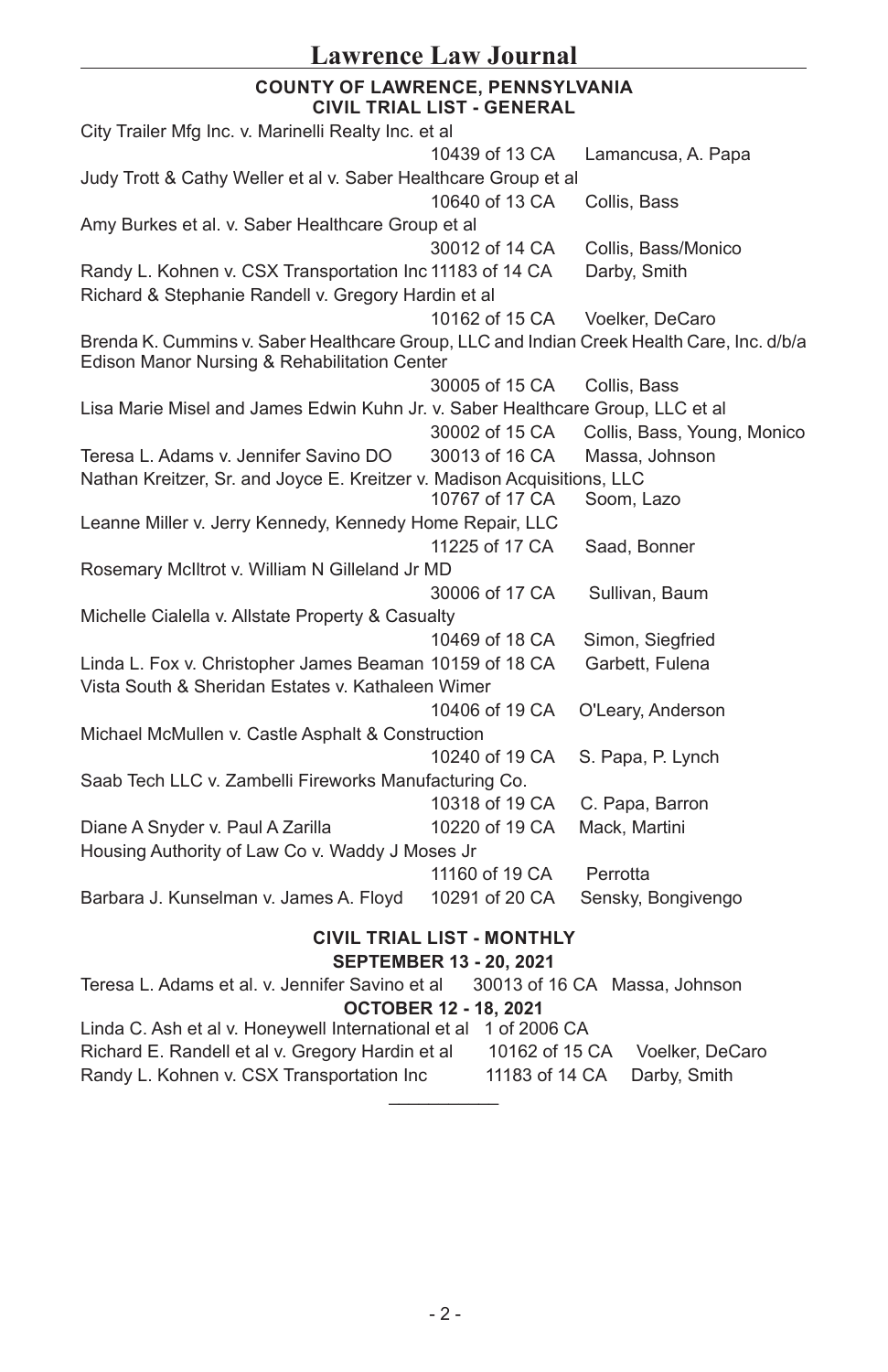# **ESTATE NOTICES**

Notice is hereby given that in the estates of the decedents set forth below, the Register of Wills has granted letters, testamentary or of administration, to the persons named. All persons having claims against the estate of the decedent shall make known the same to the person(s) named or to his/ her/their attorney and all persons indebted to the decedent shall make payment to the person(s) named without delay.

**FIRST PUBLICATION**

#### **Bretz, Robert M.**

Late of Pulaski, Lawrence County, **Pennsylvania** 

Executrix: Patricia J. Bochy, 391 Woodland Dr., Pulaski, PA 16143

Attorney: Carmen F. Lamancusa, 414 N. Jefferson St., New Castle, PA 16101

#### **Farinelli, Paul**

Late of Wampum Borough, Lawrence County, Pennsylvania

Administrator: Albert Farinelli, Nalli, Elias & Associates, PC, 150 Pleasant Dr., Suite 101, Aliquippa, PA 15001

Attorney: Michael W. Nalli, Nalli, Elias & Associates, PC, 150 Pleasant Dr., Suite 101, Aliquippa, PA 15001

#### **Regan, William E., Jr.**

Late of the City of New Castle, Lawrence County, Pennsylvania Executrix: Kathy Coblentz, 1451 Harlansburg Rd., New Castle, PA 16101 Attorney: Anthony Piatek, 414 N. Jefferson St., New Castle, PA 16101

#### **Strealy, Barbara H.**

Late of Ellwood City, Lawrence County, Pennsylvania Administrator: Robert D. Strealy, Ellwood City, Pennsylvania Attorney: Edward Leymarie, Jr., Leymarie Clark Long, P.C., 412 Sixth St., Ellwood City, PA 16117

# **SECOND PUBLICATION**

**Casillo, Michael** Late of New Castle, Lawrence County, **Pennsylvania** Executor: George M. Freed Attorney: George M. Freed, 100 Decker Dr., New Castle, PA 16105

#### **Kumrow, Robert D.**

Late of Lawrene County, Pennsylvania Executrix: Mary Jo Guy, 2208 Morris St., New Castle, PA 16102 Attorney: Larry J. Puntureri, 2102 Wilmington Rd., New Castle, PA 16105

#### **Rice, William S.**

Late of Shenango Township, Lawrence County, Pennsylvania Administratrix: Ronda Scully, 714 Broadway Ave., New Castle, PA 16101 Attorney: Shawn A. Sensky, 809 Wilmington Ave., New Castle, PA 16101

#### **Rispoli, Donald J.**

Late of Neshannock Township, Lawrence County, Pennsylvania

Executor: Damian L. Rispoli, 381 Blackstone Dr., New Castle, PA 16105

Attorney: Matthew T. Mangino, 315 N. Mercer St., New Castle, PA 16101, 724-658-8535

#### **THIRD PUBLICATION**

**Boak, Jesse D. a/k/a Boak, Jesse Donald**

Late of the City of New Castle, Lawrence County, Pennsylvania

Executrix: Carolle L. Moses, 308 East Elizabeth St., New Castle, PA 16105

Attorney: James W. Manolis, Verterano & Manolis, 2622 Wilmington Rd., New Castle, PA 16105-1530

#### **Boots, Clarence**

Late of North Beaver Township, Lawrence County, Pennsylvania

Executor: James H. Boots, 129 Shirley Dr., New Castle, PA 16102; Executrix: Terri Lynn Carley, 120 Shirley Dr., New Castle, PA 16102

Attorney: John R. Seltzer, 713 Wilmington Ave., New Castle, PA 16101, 724-652-0821

#### **DeHaven, James E., Sr.**

Late of Pulaski Township, Lawrence County, Pennsylvania

Administrator: Elizabeth DeHaven, 2857 Marr Rd., Pulaski, PA 16143

Attorney: Gene G. Dimeo, Dimeo Law Group PLLC, 120 Fourth St., Ellwood City, PA 16117, 724-752-9955

#### **Hood-Morris, Barbara Esther Louise a/k/a Hood, Barbara Esther Louise a/k/a Hood, Barbara E. L.**

Late of Township of Perry, Lawrence County, **Pennsylvania** Executrix: Cheryl A. Hood-Lako, c/o Nalli, Elias & Associates, PC, 150 Pleasant Dr., Suite 101, Aliquippa, PA 15001 Attorney: Ashley M. Elias, Nalli, Elias & Associates P.C., 150 Pleasant Dr., Suite 101, Aliquippa, PA 15001